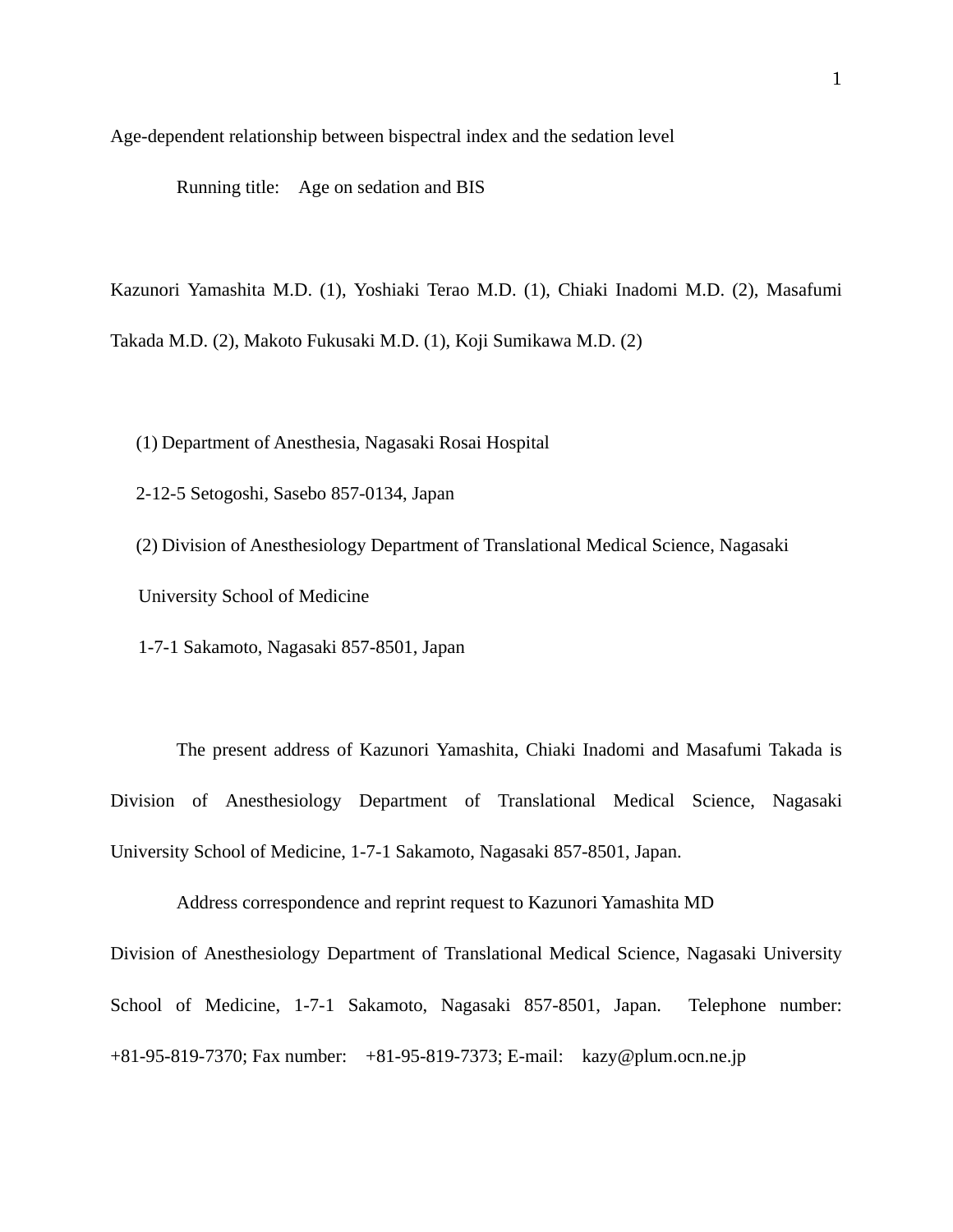(Abstract)

Study Objective: To determine the relationship between bispectral index ( BIS) and the sedation Design: Prospective, observational clinical study

Setting: Intensive care unit of public hospital in Japan

Patients: 22 patients undergoing postoperative sedation with midazolam

Interventions: The patients were allocated into 2 groups, group M (middle aged, <65 years) and group H (elderly,  $>65$  years). Midazolam was administered at a bolus dose of 0.1 mg·kg<sup>-1</sup>, followed by a continuous dose of 0.04 mg $\cdot$ kg<sup>-1</sup> $\cdot$ hr<sup>-1</sup>, which was adjusted every 2 hrs to achieve a target level of sedation at 3-6 on Ramsay sedation scale (RSS), and buprenorphine was administered at a constant rate  $(0.625 \mu g \cdot kg^{-1} \cdot hr^{-1})$ .

Measurements: BIS value, RSS, the dose of midazolam, body temperature, heart rate, the dose of dopamine, and mean arterial pressure were recorded every 2 hrs by an independent nurse. Data were analyzed using Spearman's rank correlation and Mann-Whitney U test.

Main Results: The BIS values decreased depending on the depth of sedation, and there were significant correlation between RSS and BIS in both groups. The BIS values at levels of RSS 5 and 6 were significantly lower in group H than in group M.

Conclusion: BIS correlated with sedation depth, and BIS in older patients were lower than that in middle-aged patients at a deep sedation depth.

Key words: bispectral index, age, sedation level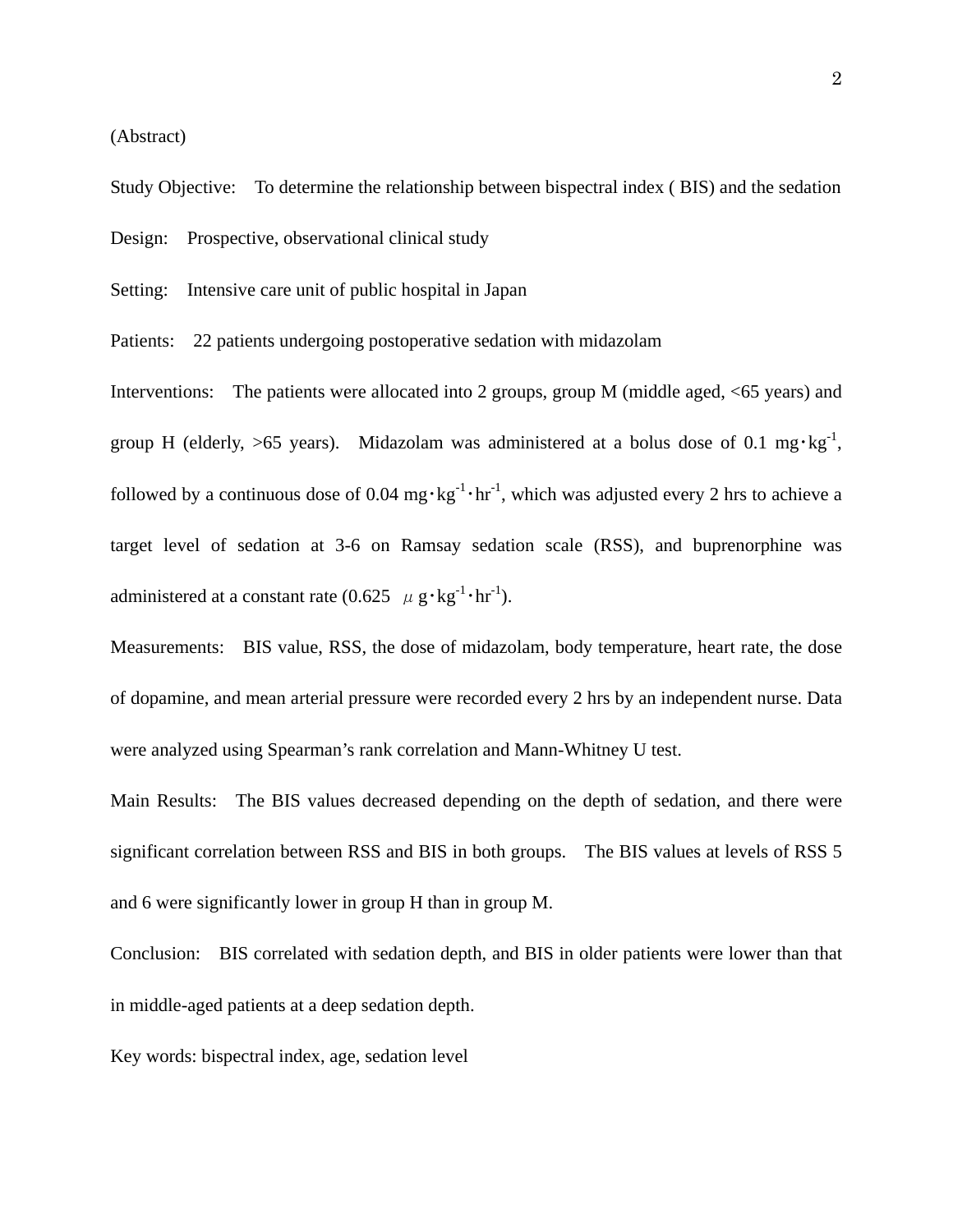During continuous sedation in the intensive care unit (ICU), the evaluation of the depth of sedation is important to facilitate the titration of sedatives, as well as to prevent excessive sedation<sup>1,2</sup>. Ramsay sedation scale (RSS; Table 1) and Sedation-agitation scale are widely used as subjective evaluations of the depth of sedation, and the usefulness of these assessment methods are proved<sup>3,4</sup>.

 Although the subjective method to evaluate the depth of sedation has been established, an objective method has not been established. Auditory evoked potential and oxygen consumption index (V .  $O_2I$ ) are the procedures for the objective evaluation of the depth of sedation<sup>3,5</sup> The bispectral index (BIS), has been used to evaluate the anesthetic depth, and the usefulness in the operating room has been established<sup>6-10</sup>. The usefulness of BIS in ICU to evaluate sedation depth is controversial. The main reason not to recommend the use of BIS in ICU is some interference of electromyogram (EMG) including shivering<sup>11,12</sup>. On the other hand, Schultz et al.  $13$  reported that the hypnotic effect of propofol and the spectral patterns in the EEG in elderly patients were different from those in younger patients.

 The present study was carried out to determine whether the relationship between BIS and the level of sedation produced by midazolam might be influenced by age. We compared BIS under the same sedation level between elder and middle-aged patients.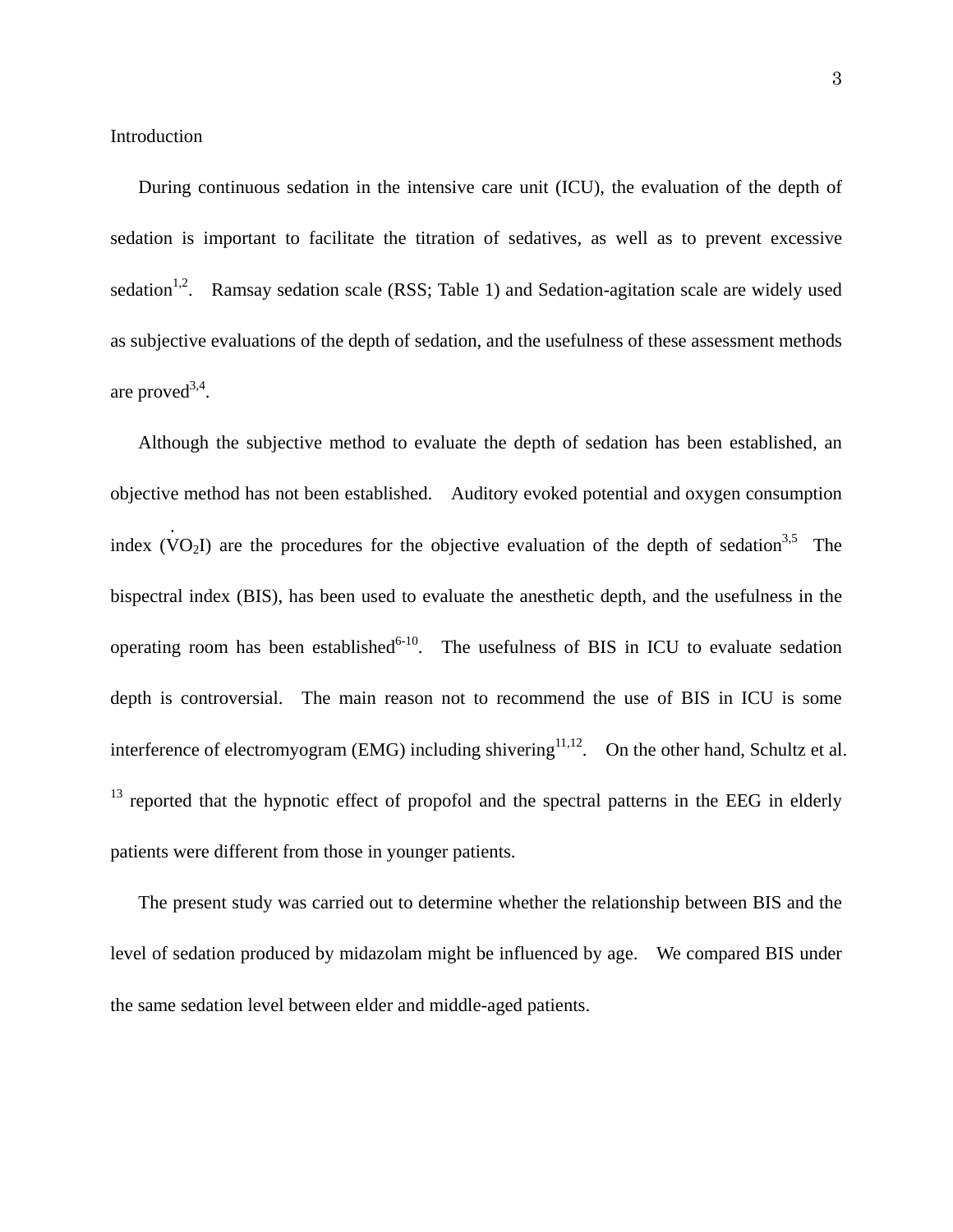### Patients

 This study was approved by the Institutional Ethics Committee, and written informed consent was obtained from each patient. We studied 22 consecutive patients (15 men and 7 women) who required mechanical ventilation overnight postoperatively in the ICU. The patients were allocated into one of two groups, i.e., group M (middle-aged patients, age 20 - 65; n=8) and group H (high-aged patients, age  $> 65$  years; n=14). This study's inclusion criteria were as follows: a) elective abdominal major surgery (operation time  $> 4$  hr); b) ASA physical status 1-3; and c) ages over 19 years old. Patients with central nervous or cerebrovascular diseases, patients with alcoholism or patients taking anxiolytics/hypnotics were excluded.

### Therapy

 All patients received conventional intensive care therapy according to clinical requirements. The physicians adjusted dopamine to maintain an adequate mean arterial blood pressure, and the ventilator setting to maintain clinically appropriate gas exchange. Patients' lungs were ventilated with synchronous intermittent mandatory ventilation mode or continuous positive airway pressure mode. Continuous hemodynamic monitoring consisted of electrocardiogram, heart rate, and direct arterial blood pressure.

### Sedation

 All patients received analgesia with a continuous infusion of buprenorphine at a fixed dose of 0.625  $\mu$  g · kg<sup>-1</sup> · hr<sup>-1</sup>. Patients did not receive other analgesics or nonsteroidal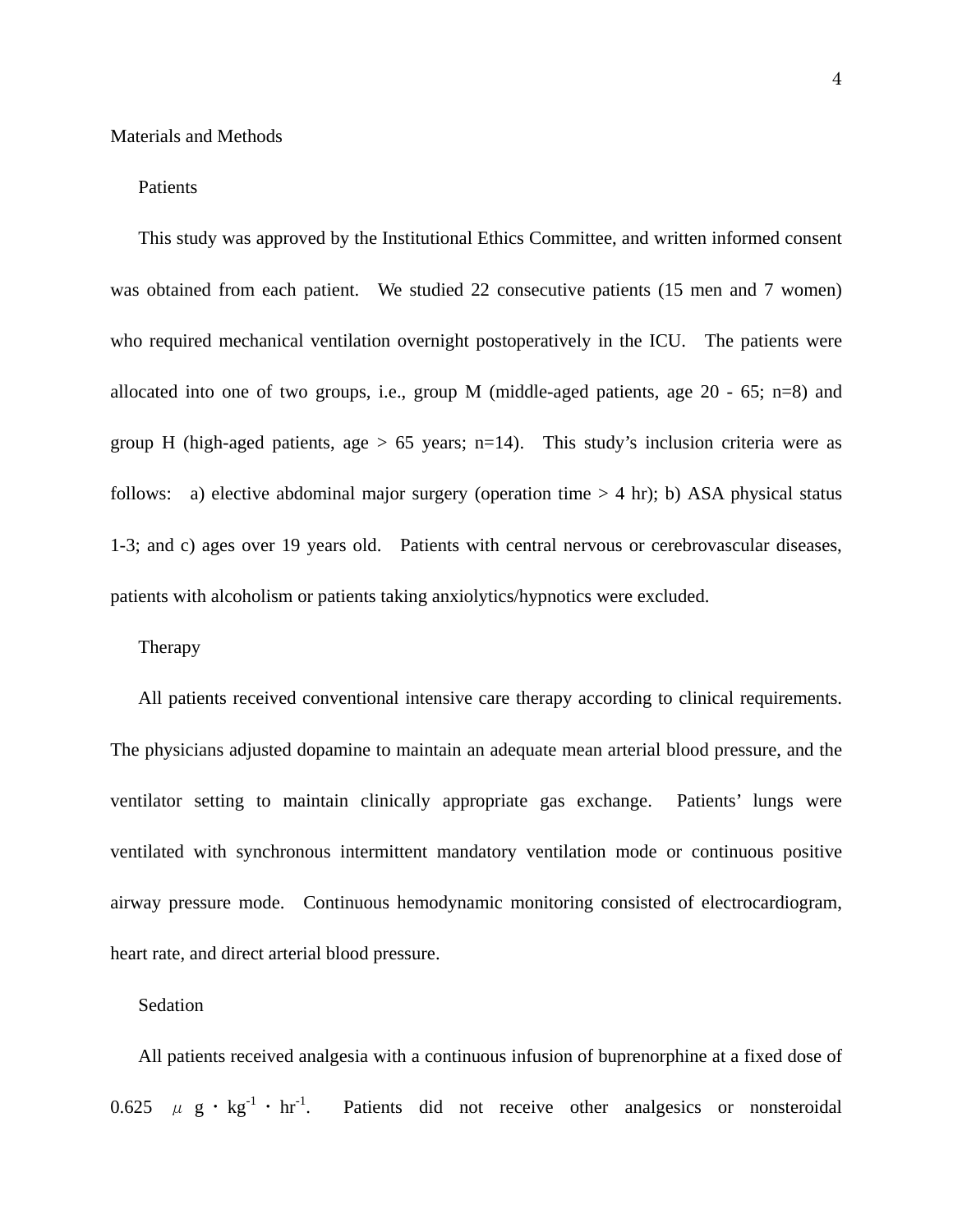anti-inflammatory drugs. Midazolam was used for maintenance of intravenous sedation after admission to the ICU. After the bolus dose of midazolam  $(0.1 \text{ mg} \cdot \text{kg}^{-1})$ , the continuous dose was started at 0.04 mg $\cdot$ kg<sup>-1</sup> $\cdot$ hr<sup>-1</sup>, and adjusted every 2 hrs to achieve a target level of sedation at the scores of 3-6 on RSS. The dose of midazolam was adjusted by varying the dose by 10 %-increase or decrease to maintain the adequate depth of sedation. If necessary, additional bolus of midazolam  $(0.1 \text{ mg} \cdot \text{kg}^{-1})$  was administered intravenously. The dosage was not changed for 1 hr before the measurement, and bolus dose of midazolam was not administered for 1 hr before the measurement.

#### Study Procedure

 The BIS sensor (A2000 BIS monitoring system, Aspect Medical System, Natick, MA, USA) was applied to each patient. The bedside nurse was blinded to the BIS value. After the body temperature returned to greater than  $36 \degree$  C, BIS value was recorded every 2 hrs by an independent nurse. Mean arterial blood pressure (MAP), heart rate (HR), body temperature (BT) and RSS were recorded by another nurse blinded to BIS, immediately after the BIS measurement.

#### Statistical Analysis

The results were expressed as mean  $\pm$  SD. Statistical analysis of the differences between the two groups was performed using Mann-Whitney U test. Spearman's correlation was used to examine possible relationship between RSS and the other parameters including BIS.  $P < 0.05$ was considered significant.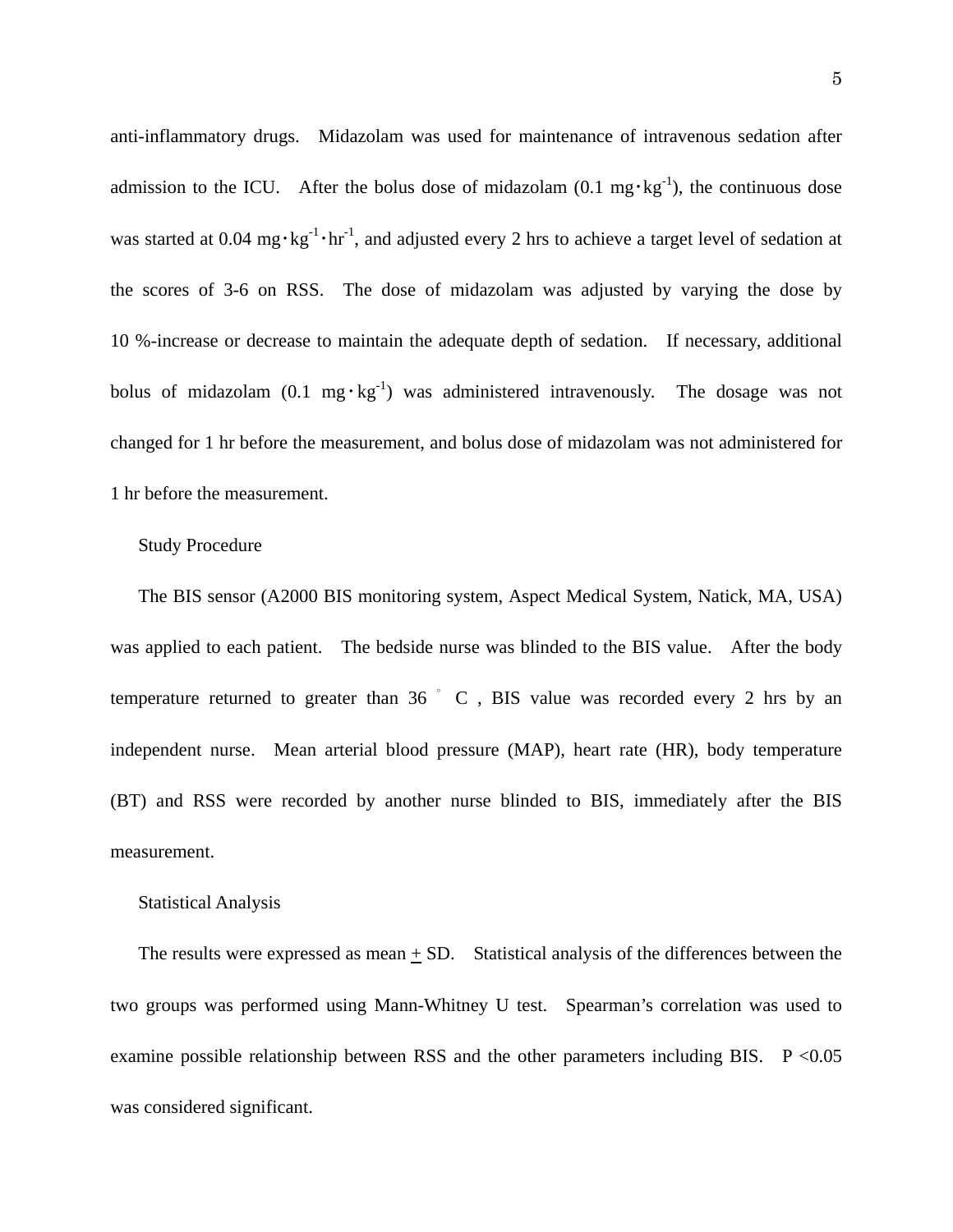A total of 115 measurements were recorded in 22 patients: 41 measurements of 8 middle-aged patients, 74 measurements of 14 elderly patients. No patient was excluded after enrollment into the study.

 There were significant differences in the mean height and weight between group M and group H, and there was no significant difference in the duration of sedation between two groups. There was no difference in the total dose of midazolam between group M and group H (Table 2).

 The operation procedures were total gastrectomy (6 cases), pancreatoduodenectomy (5), rectal amputation (4), hepatectomy (4), low anterior colon resection (2), and cystectomy with ureteroileostomy (1).

 Table 3 shows the BIS values, vital signs and the dose of drugs in both groups. BIS had the significant differences in RSS 5 and 6, HR in RSS 5, and MAP in RSS 3.

 Figure 1 shows the relationships between RSS and BIS in both groups. There are significant correlations between RSS and BIS in both groups. At heavy sedation (RSS 5 or 6), BIS in group H is significantly lower than that in group M ( $p < 0.05$  with Mann-Whitney U test).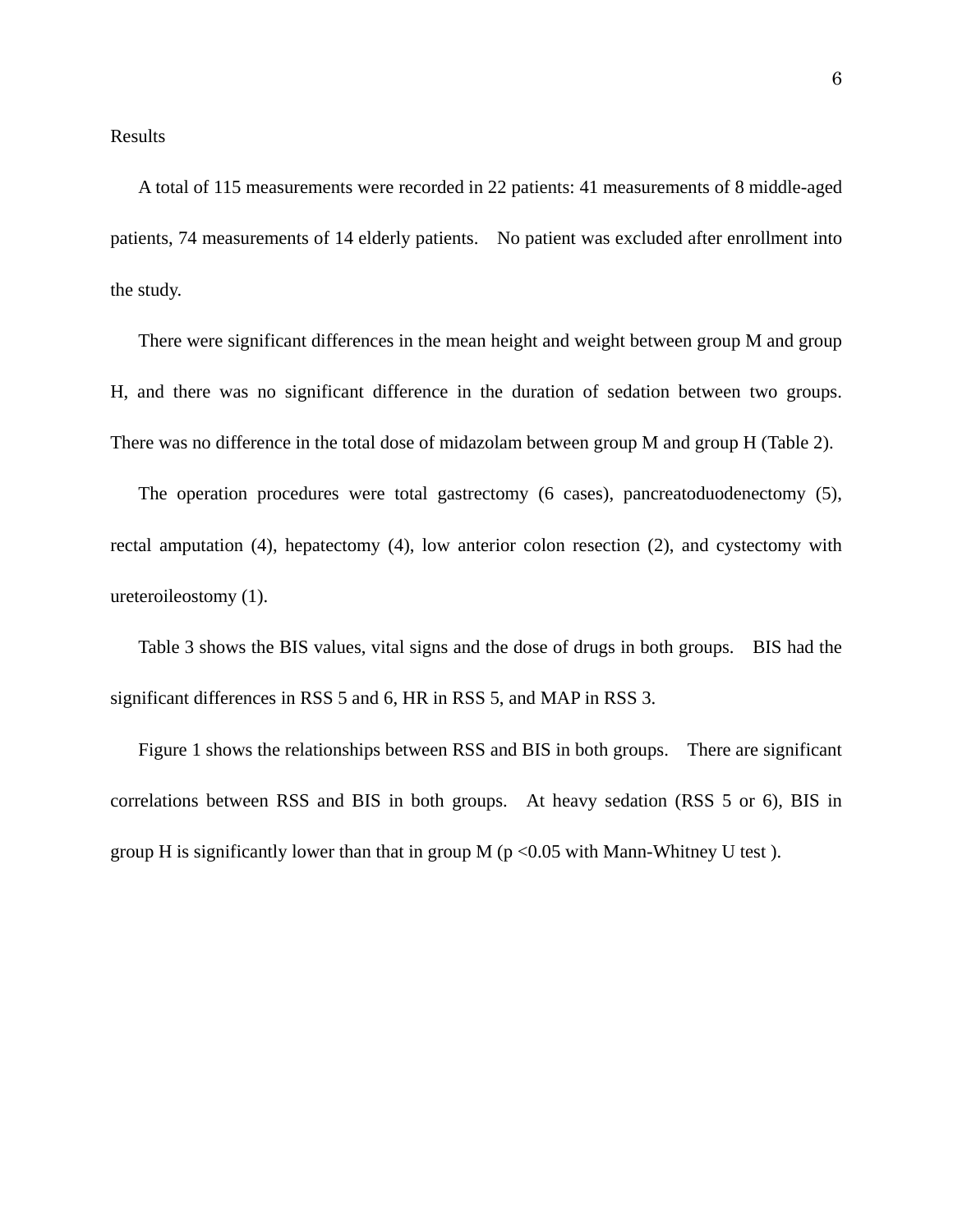#### Discussion

. The present results show that there are significant correlation between RSS and BIS in group M and group H, and at heavy sedation (RSS 5 or 6), BIS in group H is significantly lower than that in group  $M$  (p <0.05 with Mann-Whitney U test).

 In the present study, the patients received continuous infusion of midazolam, and the dosage varied to achieve a desired RSS. Although the BIS value declined as the sedation depth became heavier in both groups, the BIS value at heavier sedation showed different values between group M and group H. Reasons for the age-related difference of BIS are not yet clear.

 First, there might be a bias of BIS monitor. BIS is used for the evaluation of the depth of anesthesia. The usefulness of BIS is controversial<sup>1, 11, 12, 14</sup> for evaluating the depth of sedation in ICU. Nasraway et al.<sup>11</sup> suggested that regular/ routine use of BIS should not be used to monitor critically ill patients receiving no neuromuscular blockade. They reported that the EMG activity interference was one of the most important limitations and pitfalls to BIS monitoring in ICU patients<sup>11</sup>. In the present study, neuromuscular blockade was reversed in the operating room, and most patients shivered immediately after transfer to ICU due to mild hypothermia. Thus, we did not start the measurements until BT rose back to 36 °C. We did not monitor EMG activities, but all BIS measurements were done with signal quality index (SQI) of BIS over 50 referred to Johansen's report<sup>15</sup>. EMG activity may have an influence on the present study, even though we did not observe shivering during the measurements, some kind of EMG activities might influence on the present study.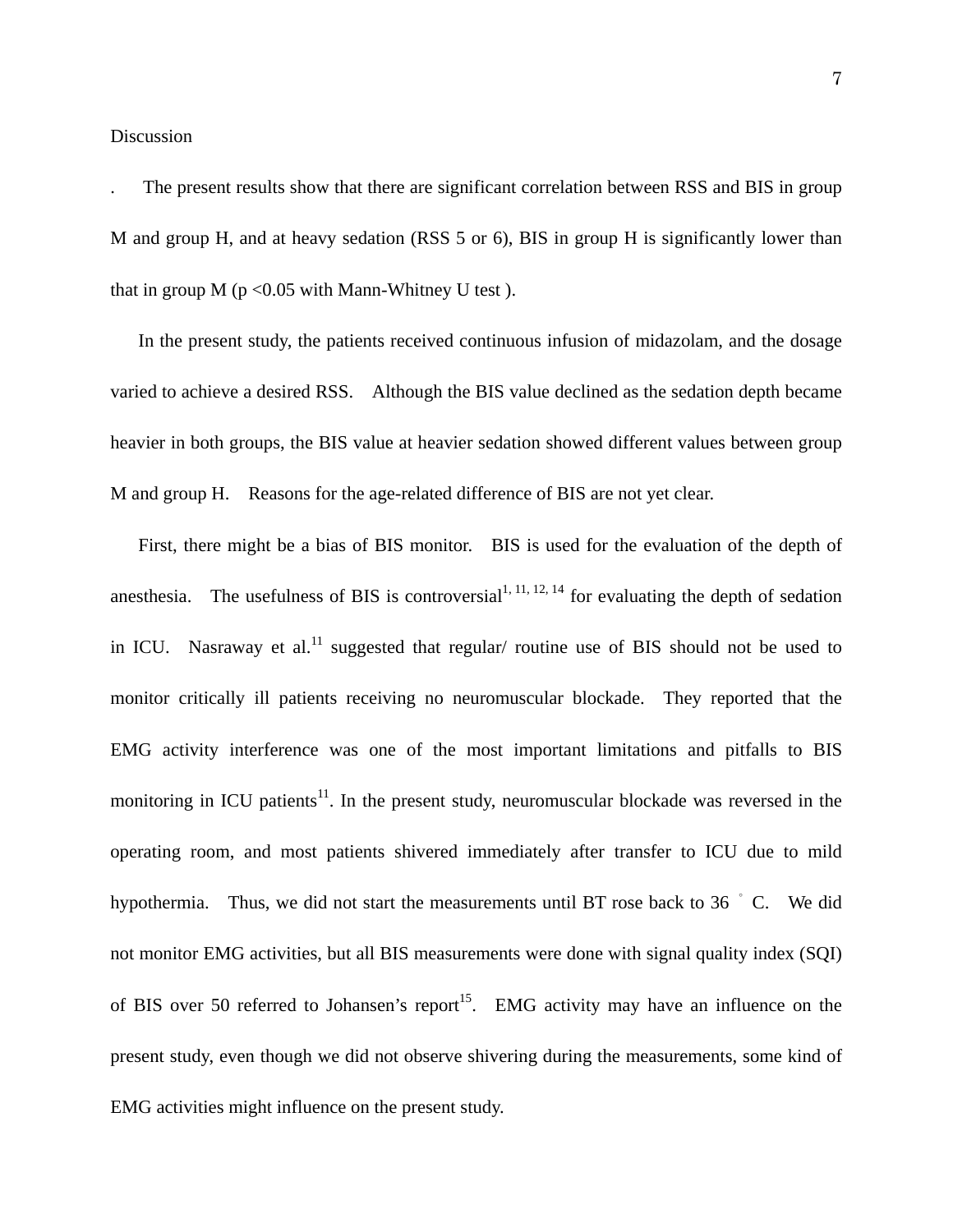Second, there may be an age-specific EEG response to sedatives. Schultz et al. showed that age-related changes in the spectral parameters of the EEG signal before and during induction of propofol anesthesia<sup>13</sup>. The age-related effects of midazolam on the spectral parameters of EEG is not clear, which might influence BIS at heavy sedation in elderly.

 Third, the effect of midazolam might influence the age-dependent relationship. It is known that the  $ED_{50}$  of midazolam is lower in the elderly, while the doses of midazolam were similar between the two groups in the present study. Thus the effect of midazolam might have caused heavier sedation in the elderly.

 When a patient is under heavy sedation, the blood pressure tends to decrease. In the present study, we adjusted the dose of dopamine to maintain adequate mean arterial pressure. Although the dopamine dosages tended to be greater in the heavily sedated patients, there was no difference in the dosages between two groups. Thus the blood pressure would not have influenced the age-dependent relationship.

 Concerning the effect of body temperature (BT), Mathew et al reported that BIS is estimated to decrease by 1.12 units for each degree Celsius decrease in hypothermic state  $14$ . On the other hand, some authors reported the significant correlation between BIS and  $BT^{16,17}$  in nonhypothermic state. In this study, no patients were in hypothermic state, thus the age-dependent BIS change might be relevant to the BT change.

 In conclusion, when BIS is applied to sedated patients in the ICU, BIS changes in accordance with sedation depths. There is an age-dependency in the relationship between BIS and sedation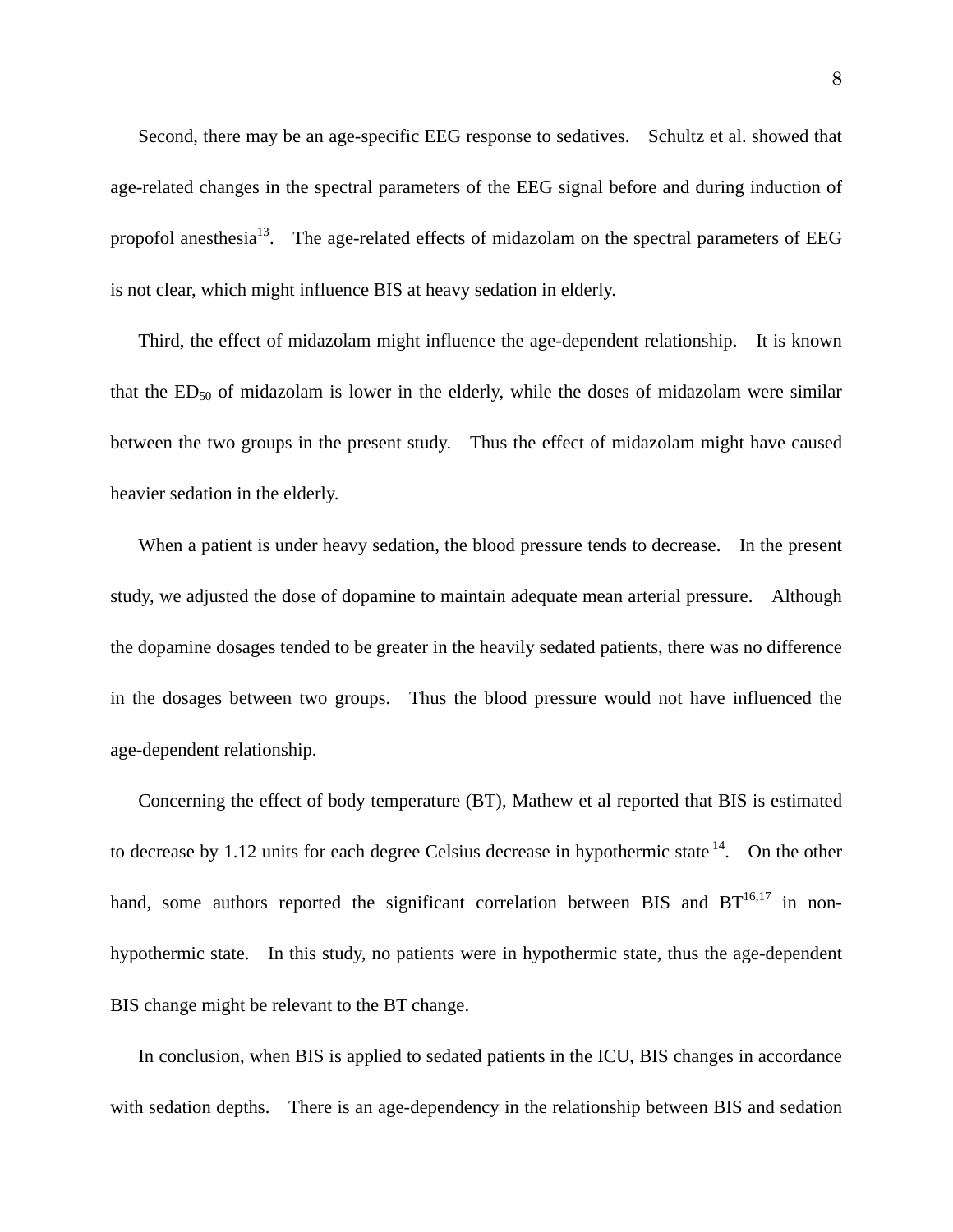level, i.e., BIS is lower in high-aged patients than in middle-aged patients when compared at a deep sedation level.

 Acknowledgement: This research was supported by research funds to promote the hospital functions of Japan Labor Health and Welfare Organization.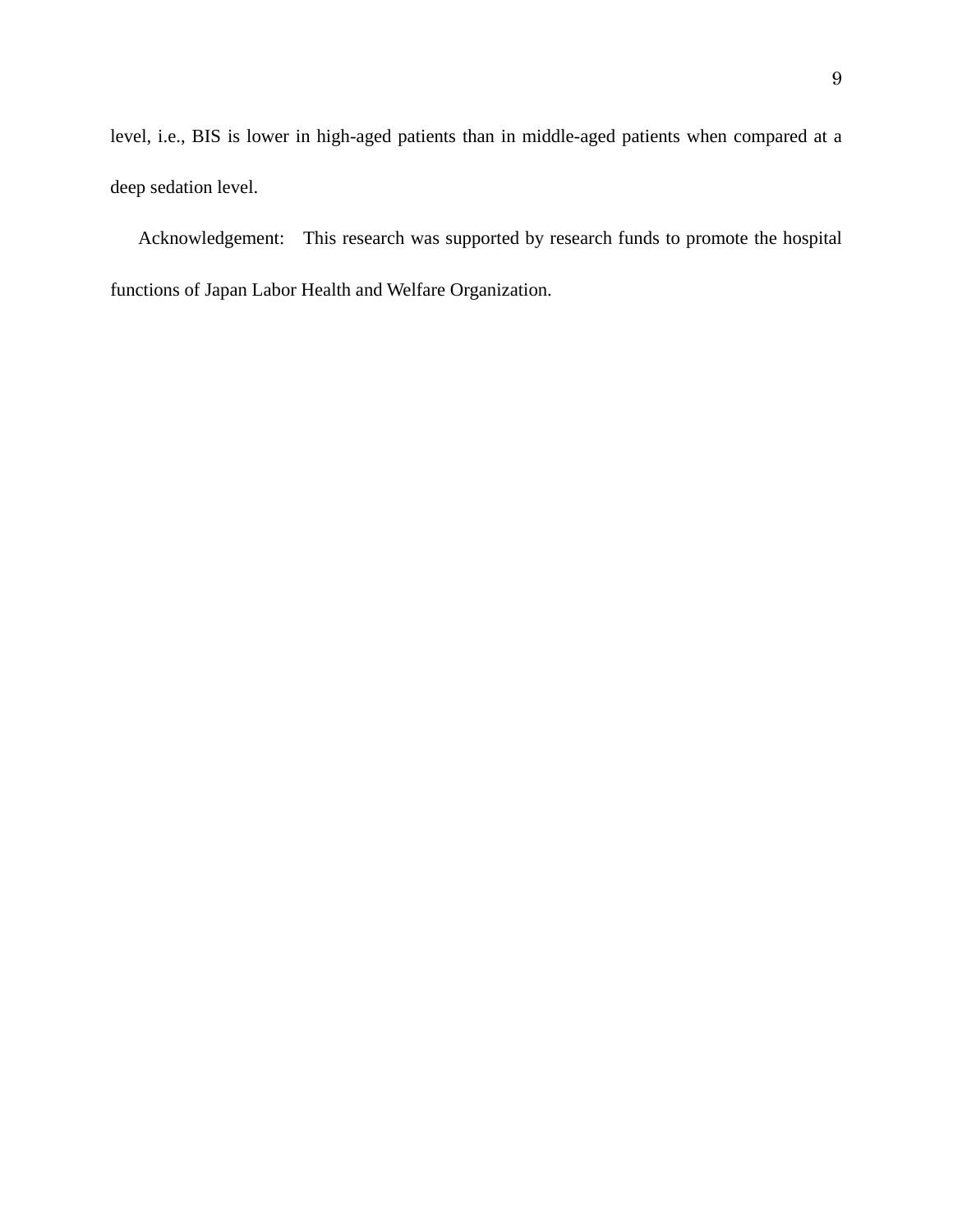# **Table 1. Ramsay sedation scale**

| <b>Score</b> | <b>Description</b> | <b>Definition</b>                               |
|--------------|--------------------|-------------------------------------------------|
| 1            | <b>Awake</b>       | <b>Anxious and agitated</b>                     |
| $\mathbf 2$  | <b>Awake</b>       | Cooperative, tranquil, oriented                 |
| 3            | <b>Awake</b>       | <b>Responds only to verbal command</b>          |
| 4            | <b>Asleep</b>      | Asleep with brisk response to light stimulation |
| 5            | <b>Asleep</b>      | Asleep without response to light stimulation    |
| 6            | <b>Asleep</b>      | <b>Non responsive</b>                           |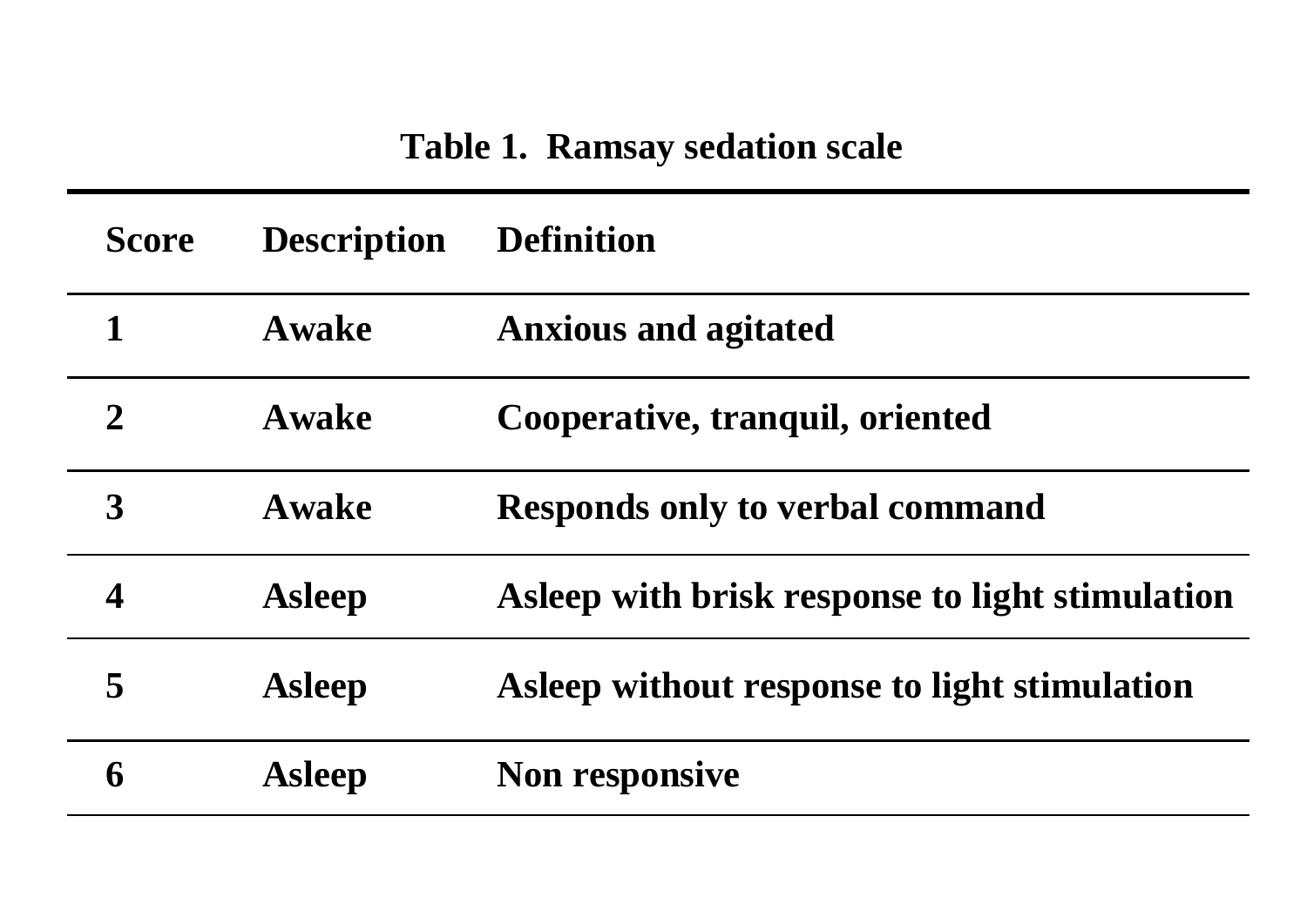## **Table 2. Backgrounds**

|                               | $\mathbf{M}$ (8) | H(14)           |
|-------------------------------|------------------|-----------------|
| Age $(y.o.)$                  | $54 \pm 4$       | $77 \pm 4$ #    |
| $Sex$ (M/F)                   | 6/2              | 9/5             |
| Height (cm)                   | $164 \pm 6$      | $155 \pm 8$ #   |
| Weight (kg)                   | $62 \pm 11$      | $56 \pm 11$ #   |
| <b>Duration</b> (min)         | $809 \pm 158$    | $830 \pm 85$    |
| Total Mz $(mg \cdot kg^{-1})$ | $1.09 \pm 0.50$  | $0.83 \pm 0.26$ |

**NOTE. Values are mean** ± **SD, Statictics. Mann-Whitney U test** 

**Abbreviations: M, middle-aged patients**< **65 years old;** 

**H, high-aged patients** ≧ **65 years old; Duration, duration of sedation; Total Mz, total dose of midazolam** 

**# p**<**0.05 vs. middle-aged patients**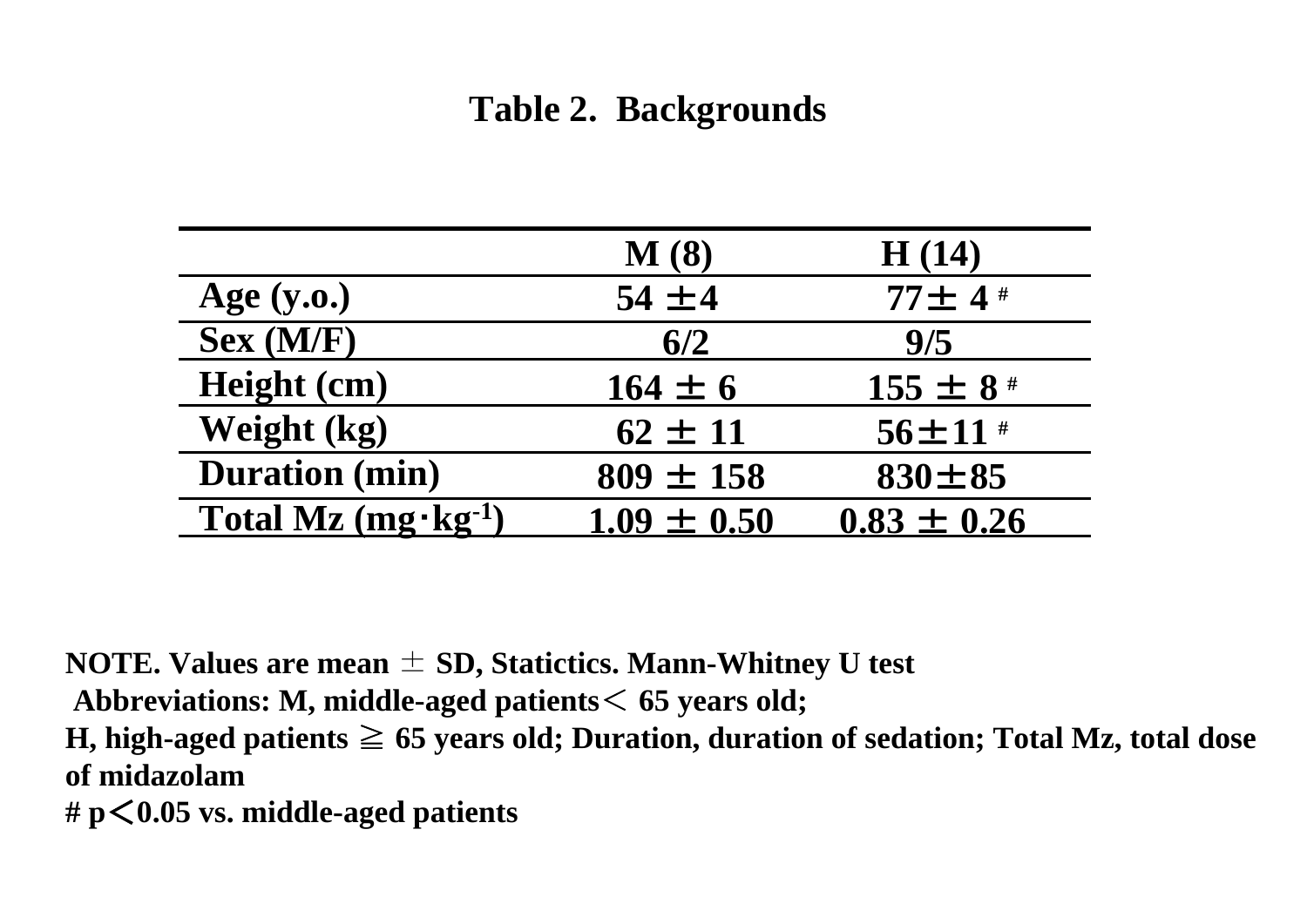# **Table 3. BIS, vital signs and doses of drugs**

| <b>Parameters</b>                                                    | <b>Groups</b> | <b>Values</b>      |                         |                      |                     |  |
|----------------------------------------------------------------------|---------------|--------------------|-------------------------|----------------------|---------------------|--|
| <b>RSS</b>                                                           |               | 3                  | $\overline{\mathbf{4}}$ | 5                    | 6                   |  |
| <b>BIS</b>                                                           | M             | $74 \pm 9$ (n=15)  | $70 \pm 10$ (n=8)       | $72 \pm 12$ (n=10)   | $62 \pm 10$ (n=8)   |  |
|                                                                      | H             | $70 \pm 15$ (n=20) | $67 \pm 13$ (n=16)      | $64 \pm 13$ # (n=25) | $46 \pm 7$ # (n=13) |  |
| <b>HR</b>                                                            | M             | $88 + 18$          | $82 \pm 14$             | $97 + 14$            | $88 + 16$           |  |
| (bpm)                                                                | H             | $82 \pm 16$        | $82 \pm 12$             | $74 \pm 17$ #        | $87 + 11$           |  |
| <b>DOA</b>                                                           | M             | $\mathbf{0}$       | $1.1 \pm 2.1$           | $1.1 \pm 2.4$        | $\boldsymbol{0}$    |  |
| $(\mu \, \text{g} \cdot \text{kg} \cdot 1 \cdot \text{min} \cdot 1)$ | H             | $1.4 \pm 3.5$      | $0.9 \pm 2.5$           | $3.8 \pm 4.3$        | $2.4 \pm 3.7$       |  |
| <b>MAP</b>                                                           | M             | 89±9               | $90 \pm 12$             | $84\pm8$             | $84 \pm 14$         |  |
| (mmHg)                                                               | $\bf H$       | $81 \pm 13$ #      | $88 \pm 13$             | $84 \pm 19$          | $86 \pm 16$         |  |

**NOTE. Values are mean**  ± **SD, Statictics. Mann-Whitney U test Abbreviations: HR, heart rate; DOA, the dose of dopamine;MAP, mean arterial pressure; M, middle-aged patients; H, high-aged patients; n, number of patients # p<0.05, v.s.middle-aged patients**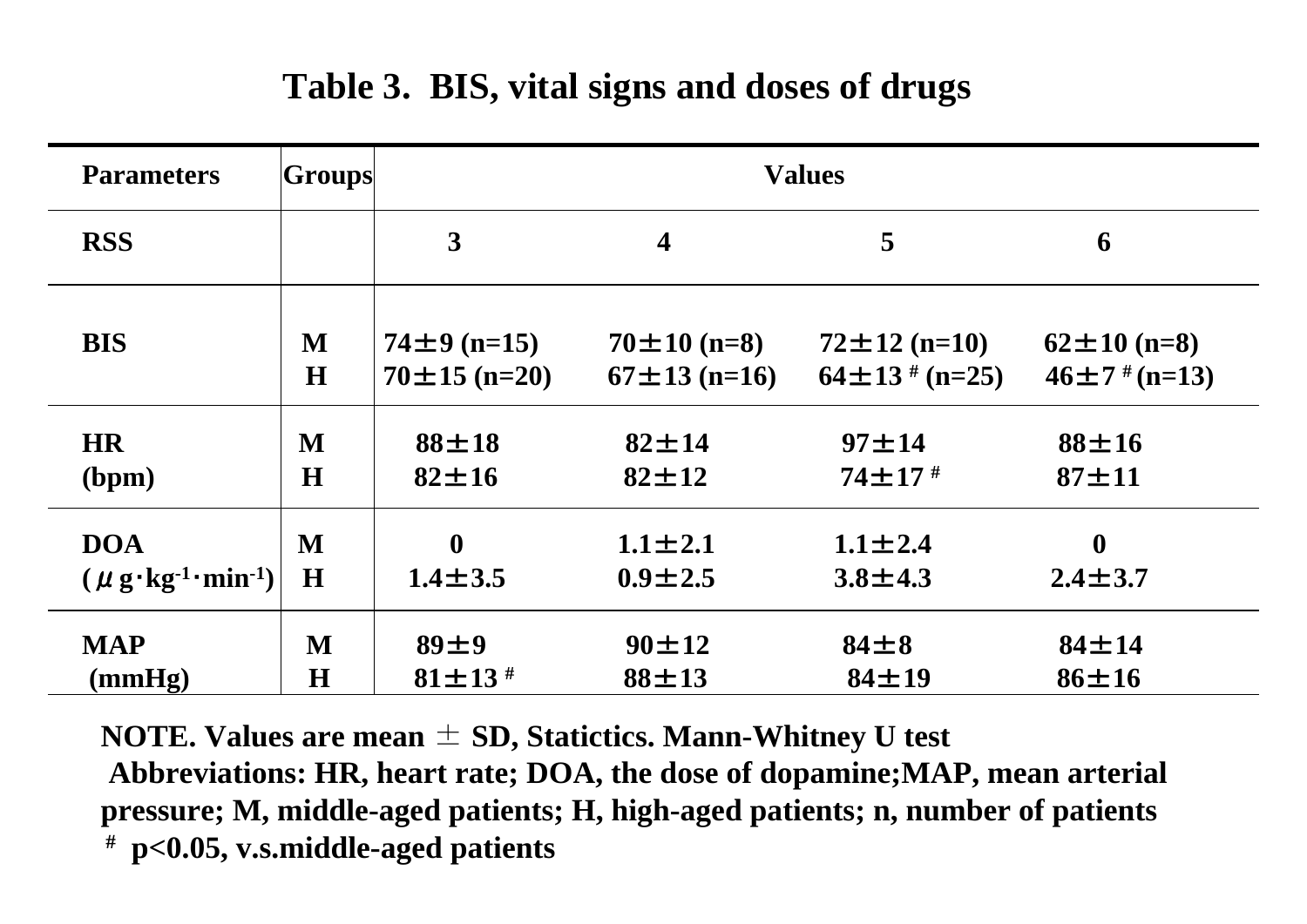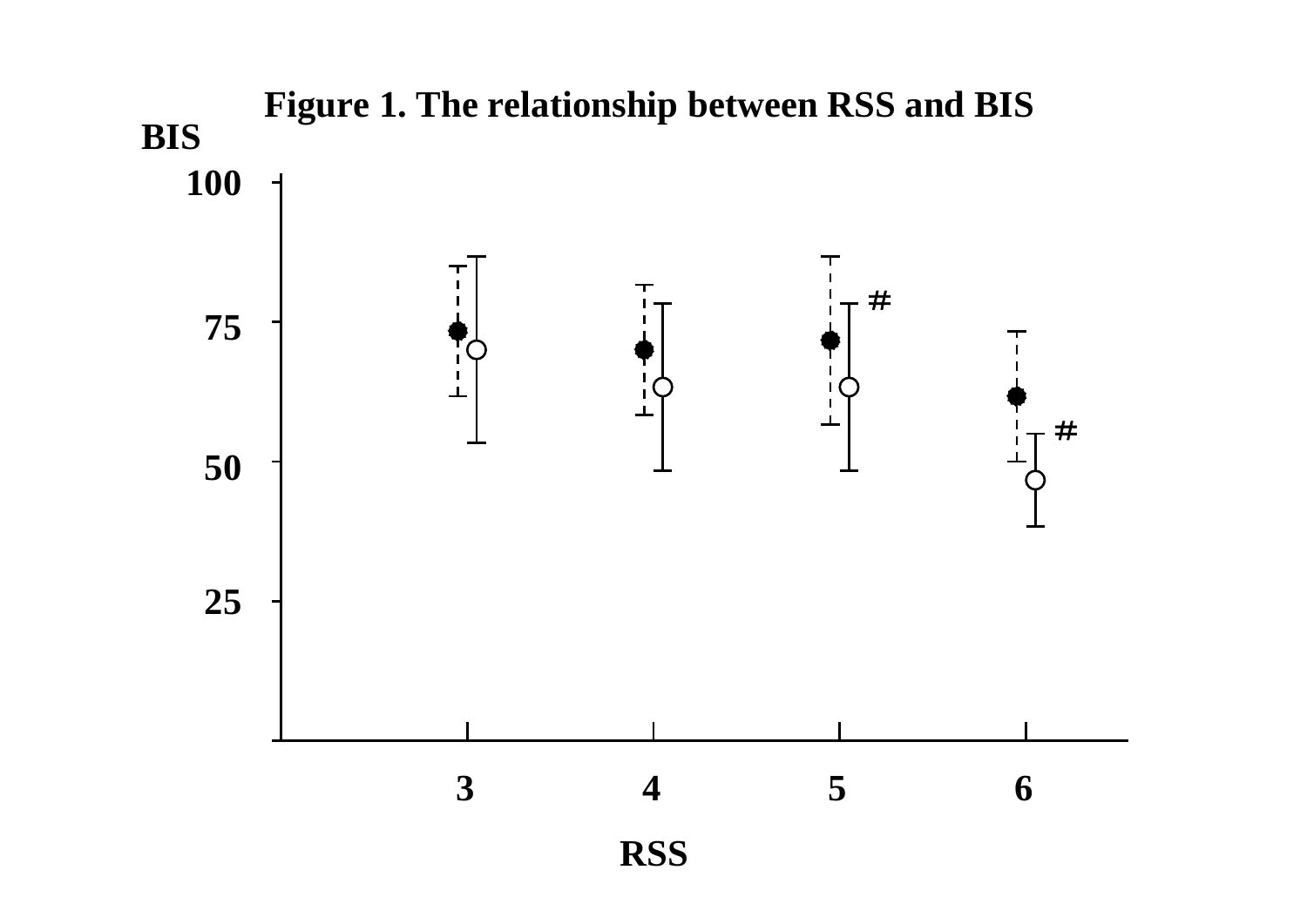#### References

1. Jacobi J, Fraser GL, Coursin DB, et al.:

Clinical practice guidelines for the sustained use of sedatives and analgesia in the critically ill adult.

Crit Care Med 2002; 30: 119- 41, 2002

2. Young C, Knudsen N, Hilton A, Reves JG:

Sedation in the intensive care unit.

Crit Care Med 2000; 28: 854-66,

3. Schulte-Tamburen AM, Scheier J, Briegel J, Schwender D, Peter K:

Comparison of five sedation scoring systems by means of auditory evoked potentials.

Intensive Care Med 1999; 25: 377- 82

4. Devlin JW, Fraser GL, Kanji S, Riker RR:

Sedation assessment in critically ill adults.

Ann Pharmacother 2001; 35: 1624- 32

5. Terao Y, MiuraK, Saito M, Sekino M, Fukusaki M, Sumikawa K:

Quantitative analysis of the relationship between sedation and resting energy expenditure in postoperative patients.

Crit Care Med 2003; 31: 830- 3

6. Gan TJ, Glass PS, Windsor A, et al.:

Bispectral index monitoring allows faster emergence and improved recovery from propofol, alfentanil, and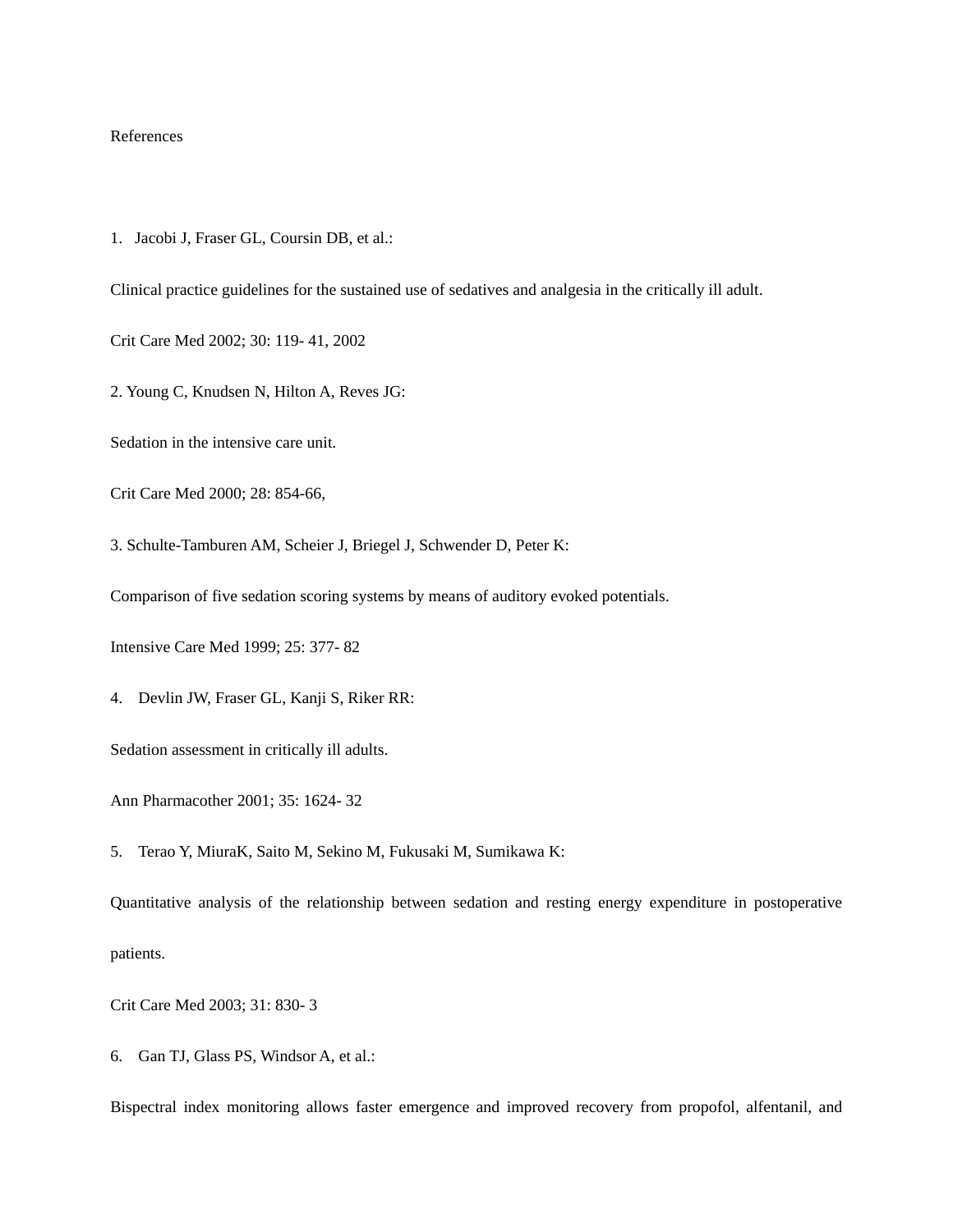nitrous oxide anesthesia.

Anesthesiology 1997; 87: 808- 15

7. Glass PS, Bloom M, Kearse L, Rosow C, Sebel P, Manberg P:

Bispectral analysis measures sedation and memory effects of propofol, midazolam, isoflurane, and alfentanyl in healthy volunteers.

Anesthesiology 1997; 86: 836- 47

8. Lehmann A, Karzau J, Boldt J, Thaler E, Lang J, Isgro F:

Bispectral index-guided anesthesia in patients undergoing aortocoronary bypass grafting.

Anesth Analg 2003; 96: 336- 43

9. Song D, Joshi GP, White PF:

Titration of volatile anesthetics using bispectral index facilitates recovery after ambulatory anesthesia.

Anesthesiology 1997; 87: 842- 8

10. Forestier F, Hirschi M, Rouget P, et al.:

Propofol and sufentanil titration with the bispectral index to provide anesthesia for coronary artery surgery.

Anesthesiology 2003; 99: 334- 46

11. Nasraway SA SA Jr, Wu EC, Kelleher RM, Yasuda CM, Donnelly AM:

How reliable is the Bispectral Index in critically ill patients? A prospective, comparative, single-blinded observer study.

Crit Care Med 2002; 30: 1483- 7

12. Vivien B, Di Maria S, Ouattara A, Langeron O, Coriat P, Riou B: